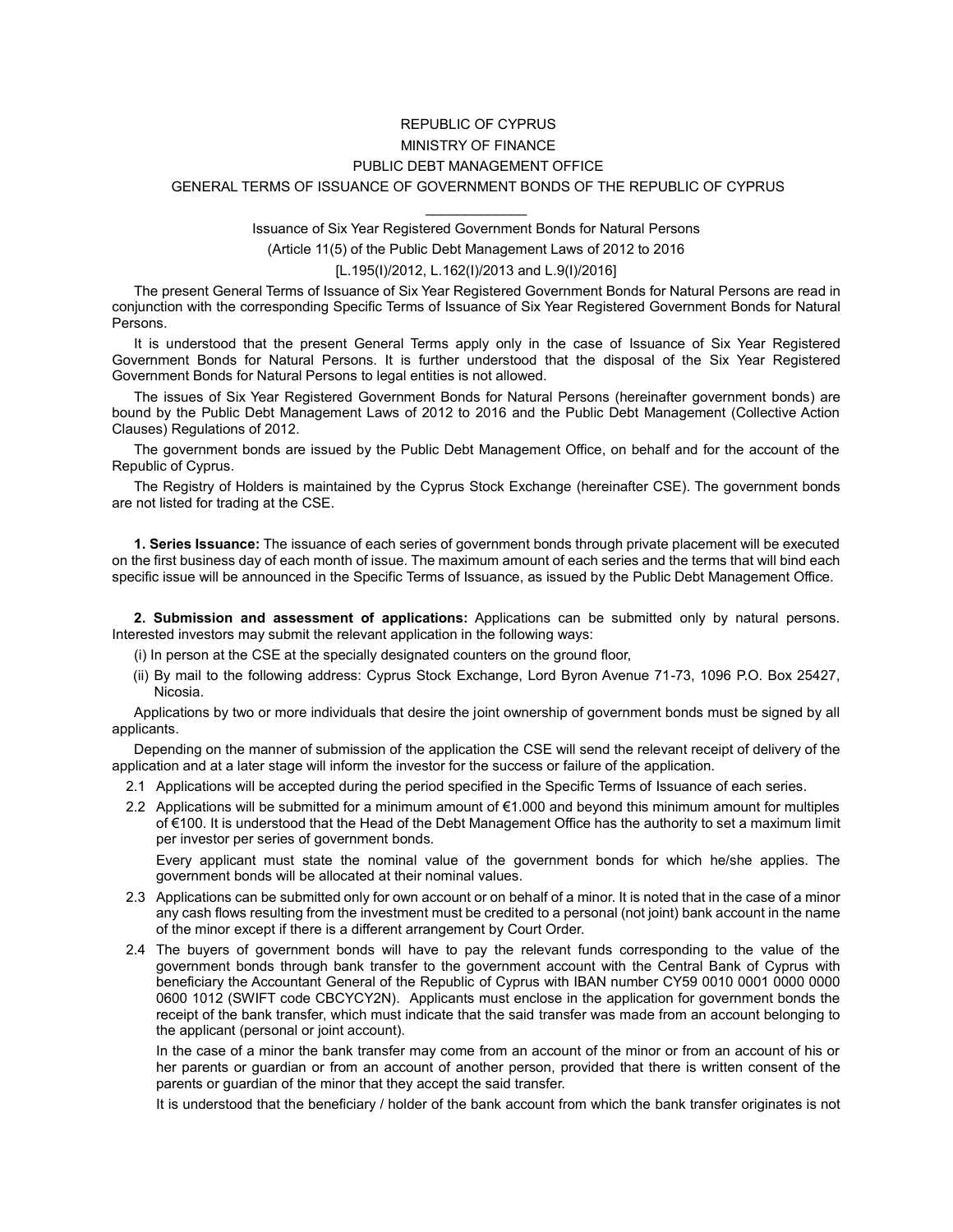allowed to include legal entities.

- 2.5 Τhe Republic of Cyprus does not pay any interest or other form of remuneration for the period between the receipt of the funds and the time of issuance of the government bonds or in the case that the application is not accepted, the return to the applicant of the amount paid.
- 2.6. The Public Debt Management Office maintains the right to demand further proof of identity for any applicant for government bonds or for any person represented by the applicant.
- 2.7. In case of non-submission of any additional information that is requested by the Public Debt Management Office or not submitted at the requested time or is not deemed by the Head of the Public Debt Management Office to be adequate, the Public Debt Management Office has the right to reject the application or cancel the sale of government bonds to any particular applicant and take any other appropriate action.
- 2.8. With the receipt of the application the Cyprus Stock Exchange will issue a receipt for the application and at a later stage will send to the applicant a letter of acceptance or rejection of their application on behalf of the Public Debt Management Office.
- 2.9. The Public Debt Management Office has the absolute right to accept or reject applications either for the full or partial amount of application and its decision is final. In case of partial or total rejection of an application, the relevant funds will be returned to the applicant according to the payment instructions that the applicant had specified in the application form.
- 2.10.The applications will be accepted strictly based on the date of submission. In case of oversubscription of the maximum amount announced for the series, the Head of the Public Debt Management Office may at his own discretion accept or reject any amount of oversubscription.

## **3. Interest payment:**

- 3.1 Interest Calculation: The interest is calculated on an annual basis according to the following formula: Coupon times the exact days of holding divided by the exact days in a year (actual/actual).
- 3.2 Interest Frequency: The interest will be paid annually on the date specified in the Specific Terms of Issuance of each series.
	- (a) Regarding the government bonds included in the Registry of Holders under the name of a single holder the following terms apply:
		- (i) Method of interest payment: The interest payment will be made through a bank transfer to a bank account of the holder, according to the written payment instructions of the holder submitted to the Cyprus Stock Exchange. It is understood that the beneficiary / holder of the mentioned bank account is not allowed to include legal entities.
		- (ii) Receipt for the collection of interest by the beneficiary: The credit of an account with a bank in accordance with paragraph 3.2(a)(i) equates to a receipt of the interest collected by the beneficiary and discharges the Republic of Cyprus from any liability as to payment.
	- (b) With regard to government bonds recorded in the name of joint holders in the Registry of Holders, the following conditions shall apply:
		- (i) Instructions by holders: In the case where the government bonds are registered in the name of joint holders, the written instructions of holders to the Cyprus Stock Exchange with regard to the payment of interest must be signed by all the holders.
		- (ii) Method of interest payment: The interest payment will be made through a bank transfer to a bank account according to the written payment instructions of the holders submitted to the Cyprus Stock Exchange. It is understood that the beneficiary / holder of the mentioned bank account is not allowed to include legal entities.
		- (iii) Receipt for the collection of interest by the beneficiary: The credit of an account with a bank in accordance with paragraph 3.2(b)(i) and 3.2(b)(ii) equates to a receipt of the interest collected by the beneficiary and discharges the Republic of Cyprus from any liability as to payment.
	- (c) It is always understood that in the case the holder is a minor, the interest will be paid only to a personal (not joint) bank account in the name of the minor unless there is another arrangement in place by a relevant Court Order.

**4. Purpose of the issue:** The proceeds from the issue of government bonds shall be credited to the Consolidated Fund of the Republic of Cyprus and shall be used for the purposes specified by Art. 7(2) of the Public Debt Management Laws of 2012 to 2016.

**5. Registration and Transfer:** The government bonds shall be registered in the names of the beneficiaries in a Registry maintained by the CSE. Transfer of the government bonds may be effected for €100 or multiples thereof, by completing a special form and submitting it to the Cyprus Stock Exchange.